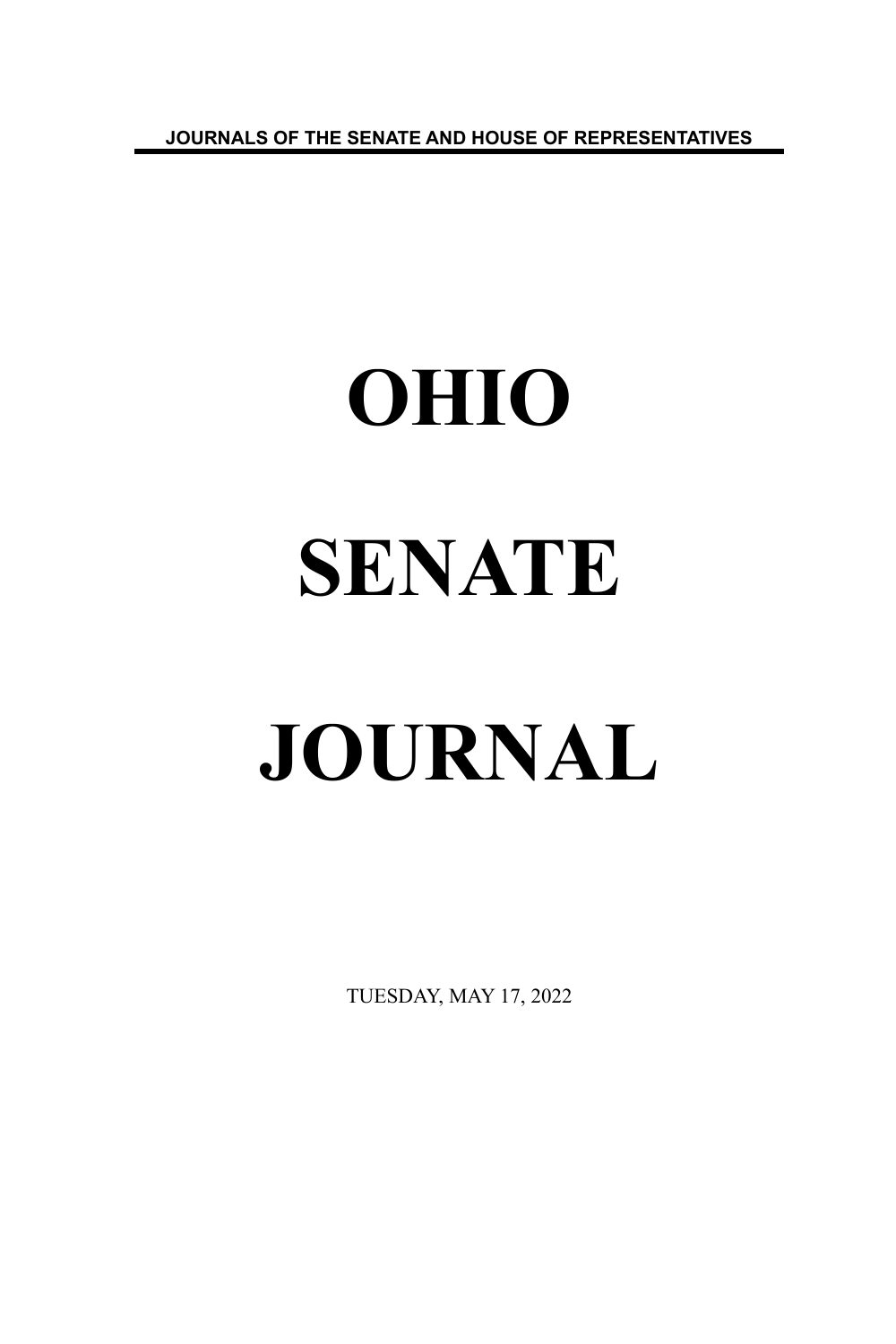## ONE HUNDRED FORTY-NINTH DAY Senate Chamber, Columbus, Ohio **Tuesday, May 17, 2022, 9:30 a.m.**

The Senate met pursuant to adjournment.

Pursuant to Senate Rule No. 3, the Clerk called the Senate to order.

Senator O'Brien was selected to preside according to the rule.

The journal of the last legislative day was read and approved.

#### **INTRODUCTION AND FIRST CONSIDERATION OF BILLS**

The following bills were introduced and considered for the first time:

**S. B. No. 337 -** Senators Brenner, Reineke.

To enact section 5.2316 of the Revised Code to designate October 4 as "Rutherford B. Hayes Day."

**S. B. No. 338 -** Senator Lang. Cosponsors: Senators Cirino, Hackett, Rulli, Reineke, Blessing, Brenner, Antani.

To amend sections 3717.33 and 3717.52 of the Revised Code to require the Director of Agriculture and the Director of Health to adopt rules governing the assessment of registered environmental health specialists and environmental health specialists in training who conduct inspections of retail food establishments and food service operations.

**S. B. No. 339 -** Senators Manning, Antonio.

To enact section 2903.216 of the Revised Code to generally prohibit a person from knowingly installing a tracking device or application on another person's property without the other person's consent.

**S. B. No. 340 -** Senators Schuring, Manning.

To amend sections 3314.03, 3326.11, 5747.08, 5747.98, and 6301.11 and to enact sections 122.157, 122.158, 122.159, 3313.473, and 5747.82 of the Revised Code to establish the Workforce Voucher Program, to terminate the provisions of the Voucher Program two years after the bill's effective date by repealing sections 122.157, 122.158, and 3313.473 of the Revised Code on that date, to authorize tax credits for graduates of the Voucher Program, and to make an appropriation.

#### **OFFERING OF RESOLUTIONS**

Senator Blessing offered the following joint resolution:

**S. J. R. No. 6**-Senator Blessing.

Proposing to amend Section 1 of Article V, Section 3 of Article X, and